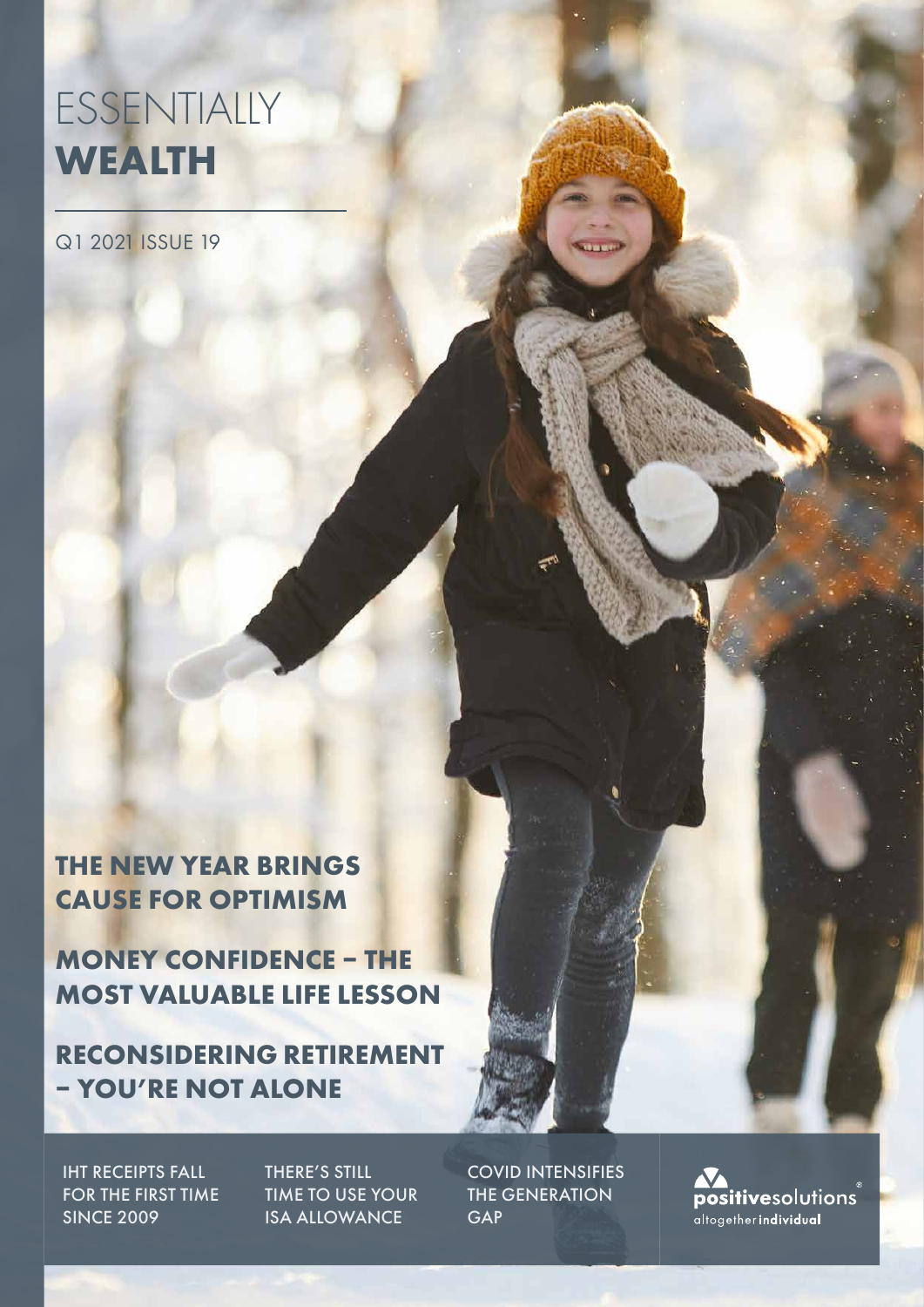## IN THIS ISSUE

| A HANDY TIP TO MAKE RETIREMENT SAVING A LITTLE EASIER    | 3              |
|----------------------------------------------------------|----------------|
| <b>IHT RECEIPTS FALL FOR THE FIRST TIME SINCE 2009</b>   | 3              |
| <b>MONEY CONFIDENCE - THE MOST VALUABLE LIFE LESSON?</b> | 4              |
| THERE'S STILL TIME TO USE YOUR ISA ALLOWANCE             | 5              |
| <b>DON'T FALL PREY TO PENSION SCAMS</b>                  | 5              |
| <b>CGT REVIEW - WHAT'S ON THE CARDS?</b>                 | 6              |
| <b>HOW MIGHT INFLATION CHANGES AFFECT YOUR PENSION?</b>  | 6              |
| <b>COVID INTENSIFIES THE GENERATION GAP</b>              | $\overline{z}$ |
| <b>BORED IN LOCKDOWN? GET PROACTIVE</b>                  | 8              |
| <b>RECONSIDERING RETIREMENT? YOU'RE NOT ALONE</b>        | 8              |
|                                                          |                |



# THE NEW YEAR BRINGS CAUSE FOR OPTIMISM

In the bleak midwinter, as the saying goes, things can seem grim – especially as we're kicking off the year with a new lockdown. But, despite a gloomy start to 2021 there is cause to believe the situation will improve as we move further into the year.

According to the World Economic Outlook report issued by the International Monetary Fund (IMF) last autumn, global growth is projected to rebound to 5.2% in 2021, following 2020's negative figure of 4.4%, with a continuing gradual recovery over the next few years. Aptly titled '*A Long and Difficult Ascent'*, the report took no pains to hide the uncertainty that still remains as the global economy battles towards recovery. Despite the announcement of Lockdown 3.0 in early January, there are reasons for cautious optimism as we journey towards spring and beyond.



#### **Vaccinating the nation**

With the Oxford-AstraZeneca vaccine approved on 30 December, the UK now has enough combined doses of the Pfizer and Oxford vaccines to give the jab to the most vulnerable people in the UK. In his speech to the nation on 4 January, Prime Minister Boris Johnson announced that, "*If things go well and with a fair wind in our sails*", all people over the age of 70, frontline and social care workers, and the extremely clinically vulnerable, are expected to be vaccinated by mid-February.

#### **Focus on the future**

As many experienced investors know,

the key to keeping your investments on track is to take a long-term perspective, based on sound financial planning principles. Resisting the urge to panic trade in difficult markets, maintaining a diversified investment portfolio and undertaking regular reviews are all essential elements.

#### **The value of advice**

With uncertainty still reigning supreme, it has never been more essential to obtain sound professional advice. We can develop a plan tailored to your requirements, outlining realistic and achievable financial goals, to help you navigate the challenges and opportunities the New Year will no doubt bring.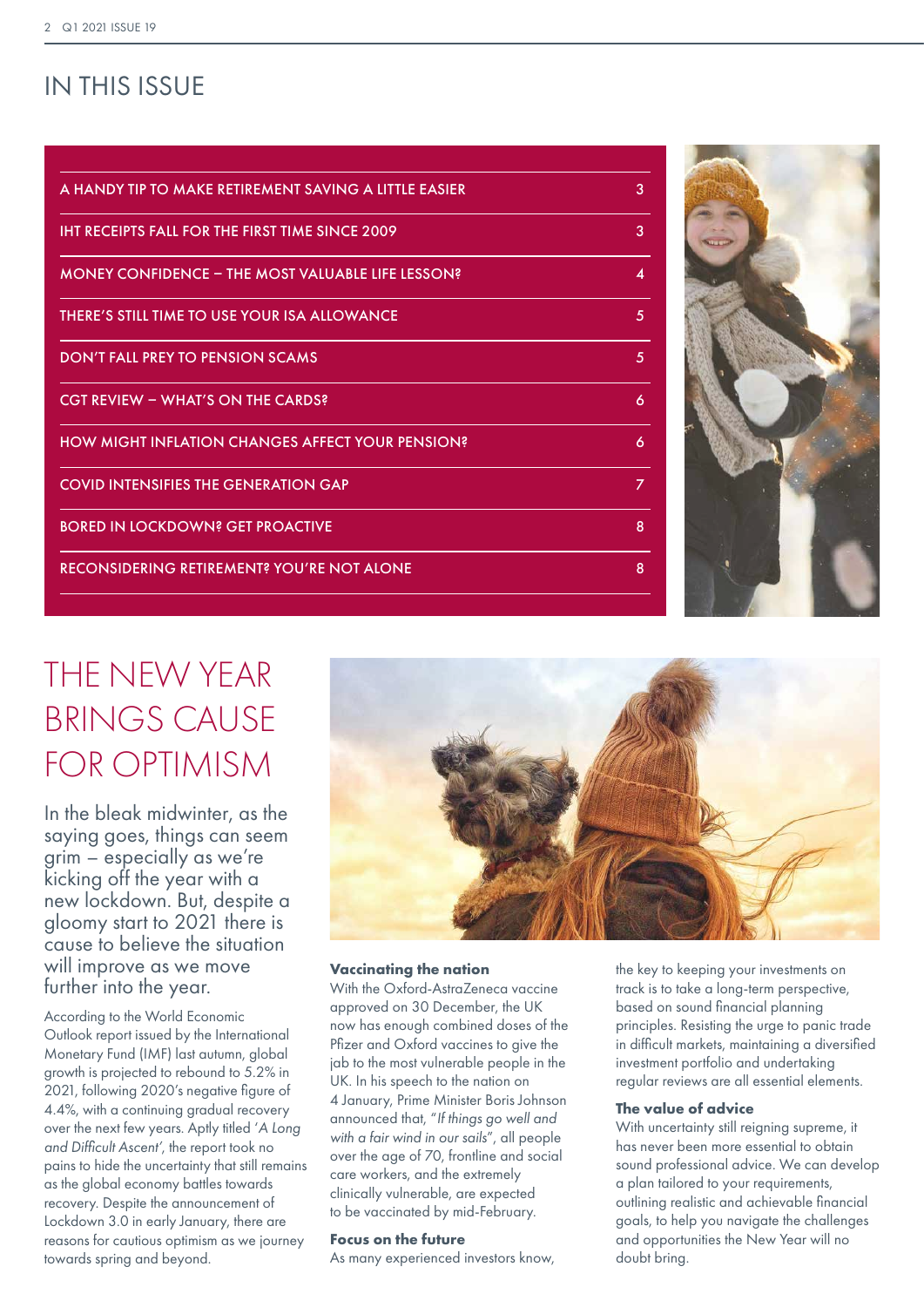

# A HANDY TIP TO MAKE RETIREMENT SAVING A LITTLE FASIER

Even before the pandemic, high living costs and debt meant that many people found contributing much to their pension pots challenging.

Now, with rising unemployment and an uncertain economy, it's unsurprising that 16% of employees reduced their pension contributions as a result of the pandemic, 15% opted out, while 7% stopped contributing altogether<sup>1</sup>.

#### **A matter of perspective**

Despite reduced incomes and travel restrictions, English holidaymakers still spent £28.5bn on staycations and day trips in 2020<sup>2</sup>. So, if holiday funds currently take precedence over your pension, try seeing it this way: your pension contributions are still saving up for a holiday – just a little later in life!

#### **Imagine your future self**

Retirement may seem a long way off, so try imagining yourself in the future and what you want to do and achieve once you stop working. You might want to holiday and eat out regularly or take up a new hobby maybe. Imagining what your pension funds might help you to achieve, rather than considering them as an inconvenient chunk bitten out of your current income, is a great way to prioritise your pension.

#### **Any contribution is worth it**

Any contribution is better than no contribution, so let us help you assess your finances to make those future holidays a reality.

<sup>1</sup>Employee Benefits, 2020, <sup>2</sup>Visit Britain, 2020

### **ANY CONTRIBUTION IS BETTER THAN NO CONTRIBUTION**

## IHT RECEIPTS FALL FOR THE FIRST TIME SINCE 2009

Following a decade of steadily increasing Inheritance Tax (IHT) receipts, the amount of IHT collected over the 2019/2020 tax year fell for the first time  $sinc<sub>e</sub>$  2009.

HMRC data reveals that IHT receipts fell by 4%, or £223m less than in the 2018/19 tax year. The introduction of the main residence nil rate band (RNRB), which was phased in over four years and came into full effect in April 2020, is considered to be one of the main drivers behind the fall.

### **RNRB in brief**

The RNRB is an additional IHT allowance available to those who leave their main residence to their direct descendants (children, stepchildren or grandchildren). The value of the allowance is now £175,000 and, when combined with the nil-rate threshold of £325,000, has the potential to raise an individual's overall IHT allowance to £500,000 (unless the estate exceeds £2m, at which point the RNRB starts to taper).

The RNRB, like the nil-rate threshold, is transferrable to your spouse or civil partner on your death, giving rise to a potential IHT allowance of £1m. Beyond these thresholds, IHT will usually be payable at 40%.

### **Passing on your hard-earned wealth**

If you are looking to pass on your assets as tax-efficiently as possible, we can work with you to take advantage of all the allowances available to you, leaving more of your hard-earned cash for future generations.

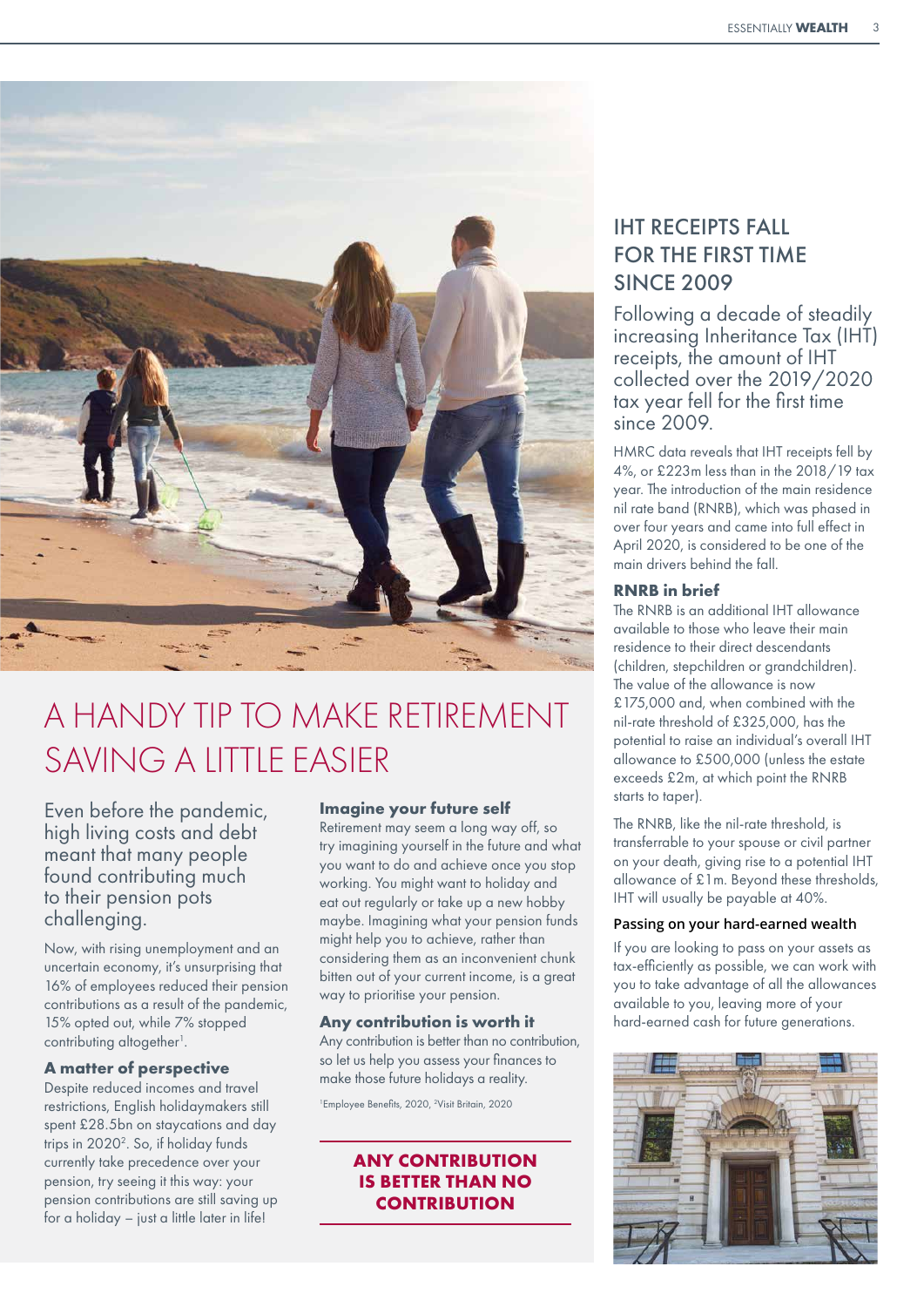

# MONEY CONFIDENCE – THE MOST VALUABLE LIFE LESSON?

2020 was a year of financial fragility, plagued with money worries for many people, and research suggests that our children are picking up on our anxiety.

According to a monthly study of children's mental health during the pandemic, those from low-income families showed higher levels of anxiety and stress, with symptoms including unhappiness, worry and restlessness<sup>3</sup>.

#### **Opening up the conversation**

While your first instinct may be to hide your money fears from your children, this may actually increase their anxiety. Indeed, research shows that children who are regularly exposed to conversations about money and finance tend to grow up to be more financially confident adults<sup>4</sup>.

### **Making teaching fun**

Here are some fun and engaging ways to teach your children about spending, saving and the value of money:

#### **Play board games**

Games such as Monopoly or Payday can provide hours of family fun, while simultaneously teaching your children about living expenses, tax, budgeting and saving.

#### **Make it a challenge!**

Are you looking for cheaper broadband or utilities? If your children are a bit older, challenge them to find a better deal – with a percentage of the savings they make as a reward!

#### **Turn the food shopping into a game**

Give the kids a list and ask them to look out for cheaper or own brand products, as well as money-saving deals. You could even offer a prize for the most money saved.

#### **Reward hard work**

Offering a small 'wage' for completing household chores teaches children that money is something to be earned in exchange for work.

#### **Supporting you to support your kids**

We understand that many people remain anxious about the state of their finances. We can help you get your finances back on track, leaving you free to support your kids through this demanding time.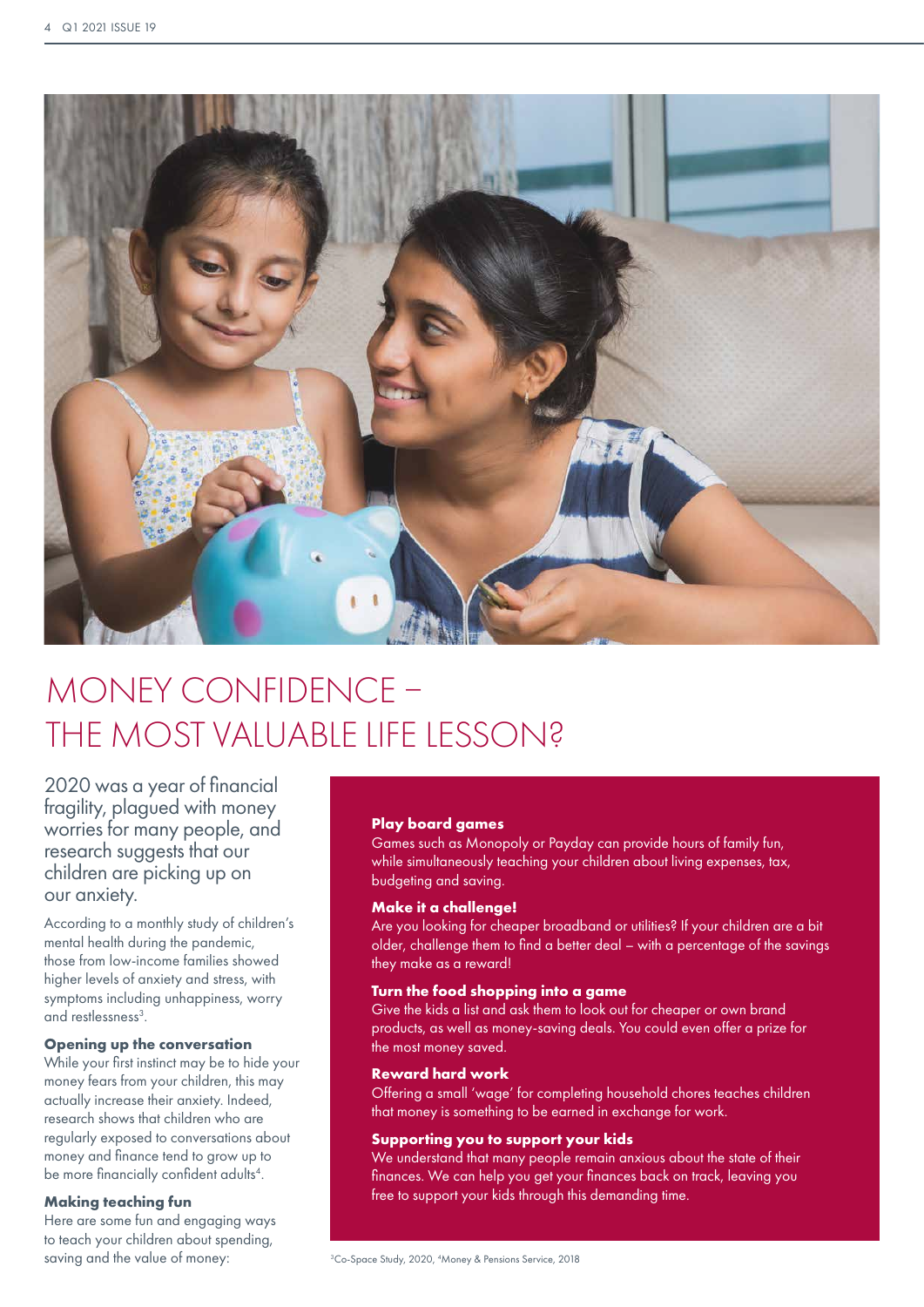# DON'T FALL PREY TO PENSION SCAMS

Pension savers have long been a target for fraudsters, with high returns for successful scams: the FCA says that pension scam victims lose an average of £82,000.

The situation has worsened during lockdown, with research<sup>5</sup> indicating that 64% of pension transfers are now showing at least one warning sign of a potential scam.

#### **Keeping yourself safe**

Fraudsters are becoming increasingly sophisticated in their methods and scams can be harder to spot than you might think. So, learning to spot the signs is an important part of keeping yourself safe:

#### **1. Contact via cold call**

If you're contacted out of the blue, be on your guard. Pension cold calling was banned in 2019, so treat unsolicited contact with extreme caution

### **2. 'Too good to be true' claims**

Scammers will usually make attractive promises, e.g. that they can get you high returns for little risk, or that they know of special loopholes to help you save more tax.

#### **3. Pressure to make speedy decisions**

Rushing victims into a hasty decision is a common scamming tactic, so if you feel like you're being pressured, slow down and think – no matter how good the opportunity may seem.

#### **Stop and check**

Action Fraud have urged consumers to seek regulated advice on investment opportunities. If you have been approached by phone, email, social media or face-to-face, it really does pay to be suspicious, trust your instinct and:

- Seek professional advice before making a significant financial decision
- Use the Financial Conduct Authority's register to check if a company is regulated
- Remember that, if something sounds too good to be true, it probably is.

For more information about investment fraud, visit www.fca.org.uk/scamsmart.

5 XPS Pensions, 2020

# THERE'S STILL TIME TO USE YOUR ISA ALLOWANCE

Lockdown life may have left you with a bit of extra cash, if so, why not take the opportunity to make some tax-efficient savings and investments?

The end of the tax year (5 April) will soon be upon us, so if you would like to use some or all of this year's ISA allowance, don't leave it too late or you could miss out. Remember, you can't carry over any unused allowance to the next tax year, so if you have cash you won't need access to in the short term, then now's the time to invest it.

The annual allowance for the 2020/21 tax year is **£20,000** for an ISA and **£9,000** for a JISA (Junior ISA). You can also mix and match within each of these forms of ISA, as long as the combined amount doesn't exceed the relevant annual allowance; for example, you



might choose to put half the money in a cash ISA and the remainder in a stocks and shares ISA. Or, you can put it all into one type of account.

With interest rates currently at rock bottom, it's more important than ever to ensure your savings are working hard for you. The ability to save up to £20,000 tax-free is one way of achieving a higher return, especially for those in higher or

additional rate tax bands, who don't benefit fully or at all from the Personal Savings Allowance. With many afterschool kids' clubs off the agenda, why not invest the average spend of £57.36 per week, totalling almost £2,200 over the course of a 38-week school year, into a JISA? It all adds up.

**5 April is Easter Monday this year, so don't wait until the last minute**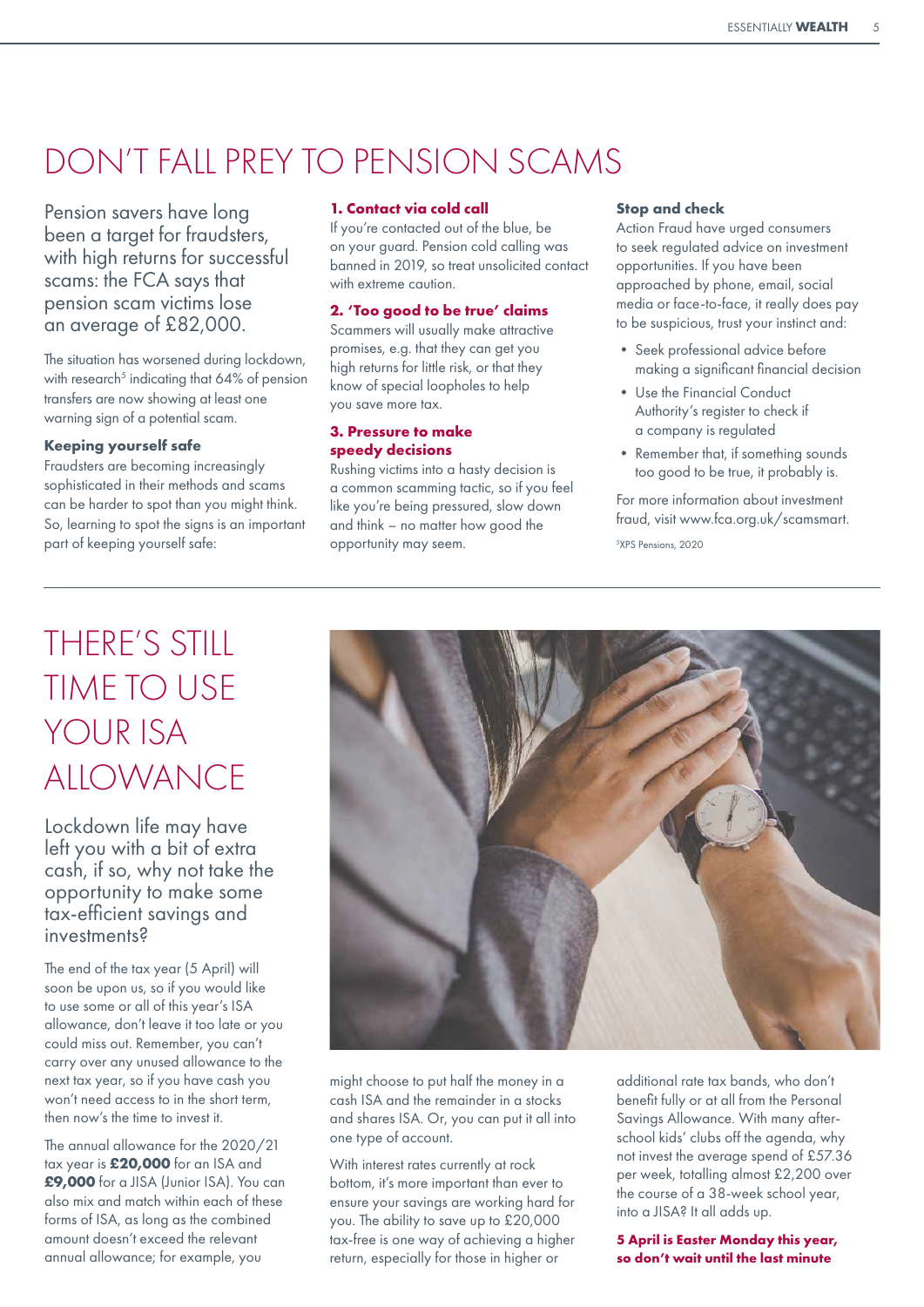

In July 2020, Chancellor Rishi Sunak charged the Office for Tax Simplification (OTS) with carrying out a review of Capital Gains Tax (CGT), sparking speculation that the government is planning to increase the tax in a bid to refill its coffers following the coronavirus pandemic.

Split into two parts, the first of which was published on 11 November 2020 and the second still to come, the OTS has so far made several interesting recommendations, including decreasing the annual exemption allowance to between £2,000 and £4,000 and moving CGT rates closer to Income Tax rates. The first, OTS suggests, would increase the number of people paying CGT by 360,000 annually, though some could be put off realising their gains.

We will be closely following the progress of the review and will keep you up to date with any developments.

**THE OTS HAS SO FAR MADE SEVERAL INTERESTING RECOMMENDATIONS, INCLUDING DECREASING THE ANNUAL EXEMPTION ALLOWANCE**

### HOW MIGHT INFLATION CHANGES AFFECT YOUR PENSION?

The Retail Prices Index (RPI) measure of annual inflation is to be replaced by the Consumer Prices Index plus housing costs (CPIH) measure from 2030.

The Office for National Statistics (ONS) has welcomed the change, stating that

CPIH offers the '*most comprehensive*' picture of inflation. However, it could also have an impact on your pension.

#### **CPIH and your pension**

The reform is set to most significantly affect defined benefit (DB) pension schemes, which often invest heavily in index-linked gilts, a type of government bond that pays out

in line with inflation. Given that RPI inflation has historically been higher than CPIH – by 0.8% on average $6$ the move is expected to leave DB schemes £60bn worse off<sup>7</sup>.

#### **Don't panic**

We can help you plan ahead and keep on track for a comfortable retirement.

6 GOV.UK, 2020, 7 Pensions Policy Institute, 2020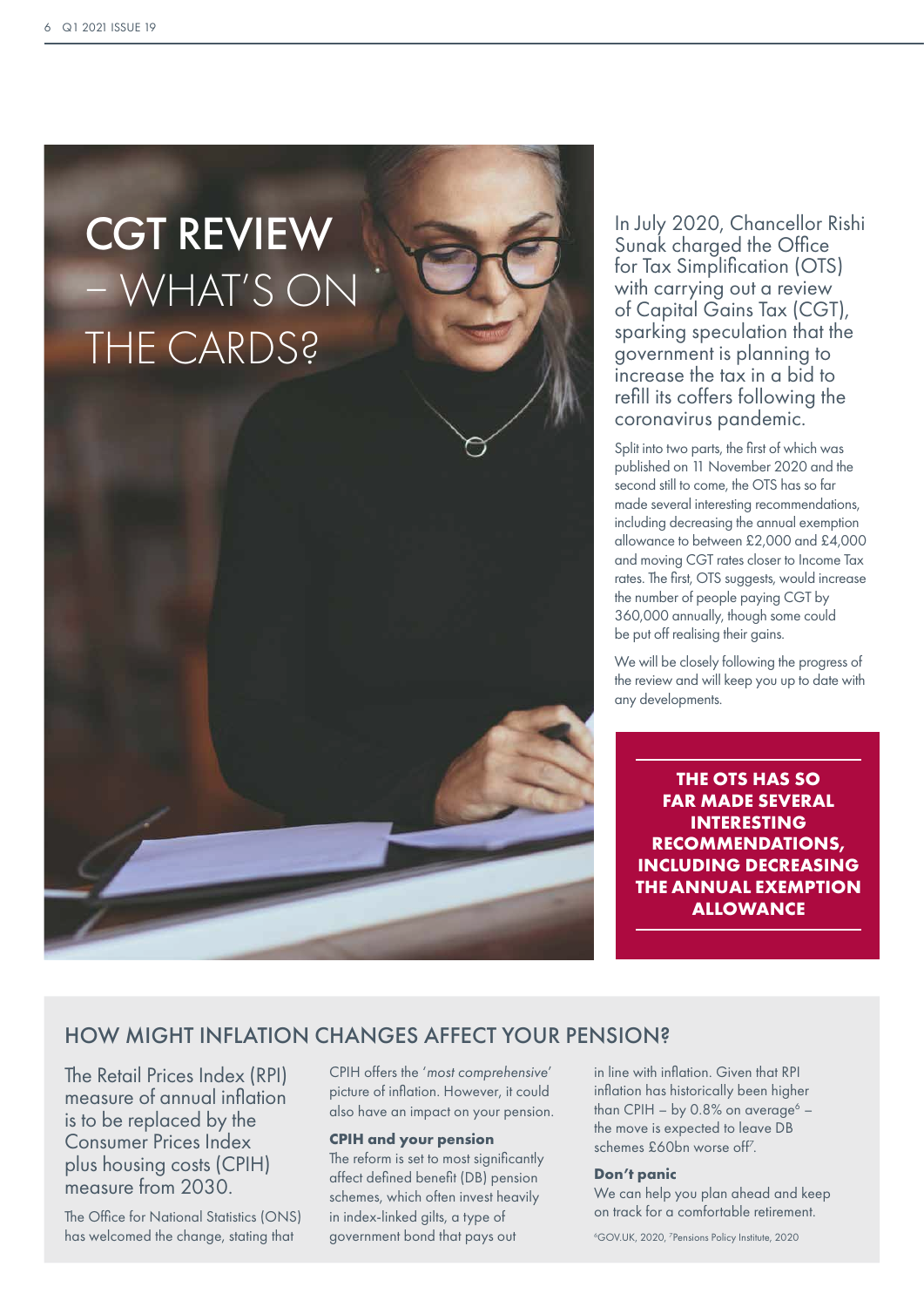

# COVID INTENSIFIES THE GENERATION GAP

Never before have the British population's life chances been so starkly divided by age, profession and region. The COVID pandemic has had an extremely uneven impact on people's lives and livelihoods, often giving rise to divisions between the generations.

Young adults have been disproportionately affected, with students restricted to online learning whilst still paying full price for accommodation and tuition. Meanwhile, workers under the age of 25 are more than twice as likely to lose their job in comparison with their older counterparts<sup>8</sup>.

According to the Intergenerational Foundation (IF), '*Younger generations*  *are under pressure like never before.*' A recent report from the Foundation highlights the effect this pressure has had on young adults' mental health, warning that today's children and young people risk becoming the '*lost generation*' due to a lack of support and the government's response to COVID-19.

#### **Older generations feeling the strain**

For those most at risk of complications from the virus, life has not been kind either. Elderly people have not only struggled with shielding and the resulting isolation, but access to key financial services, many of which have moved online during the pandemic. Access to cash and banking services has been a key concern; Age UK comments, '*We are hurtling towards a cashless society with no real consideration for the many people who will be left behind.*'

#### **It's good to talk**

While it is easy to feel resentful, it's important to remember that everybody has been affected in some way, no matter what their age. The crisis has highlighted health, social, emotional and financial vulnerabilities across the generations – but it has also shown us the importance of staying connected. Despite intergenerational divides, and despite the amount of time families have spent apart, the pandemic has brought many of us closer together.

So, now could be the perfect time to engage your family in conversations about financial matters. Money can be a contentious subject, but we're here to help break down the barriers and get you talking positively and productively.

8 LSE, 2020